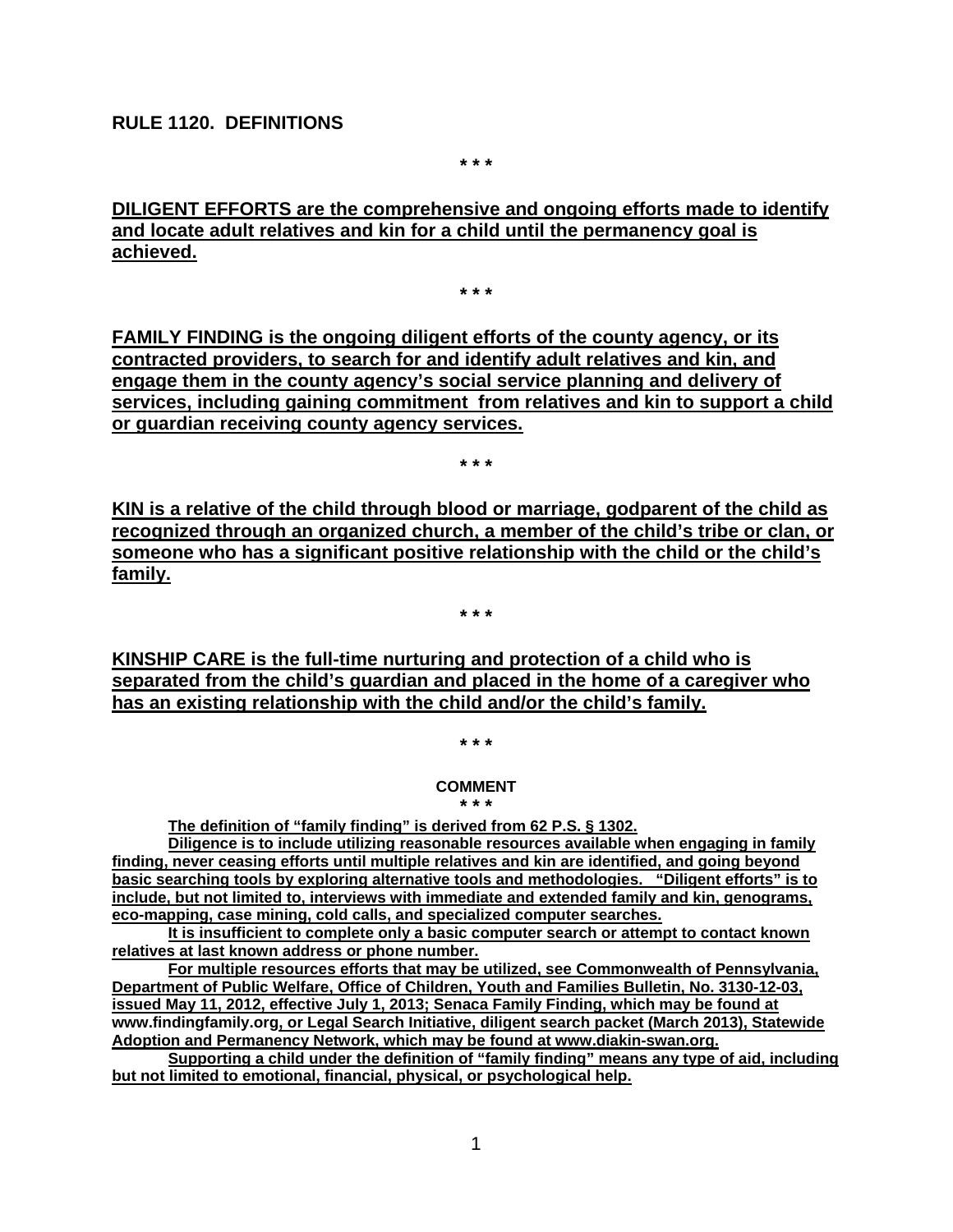*See also* **62 Pa.C.S. § 1301** *et seq.* **and 42 U.S.C. § 675 (Fostering Connections) to comply with state and federal regulations.**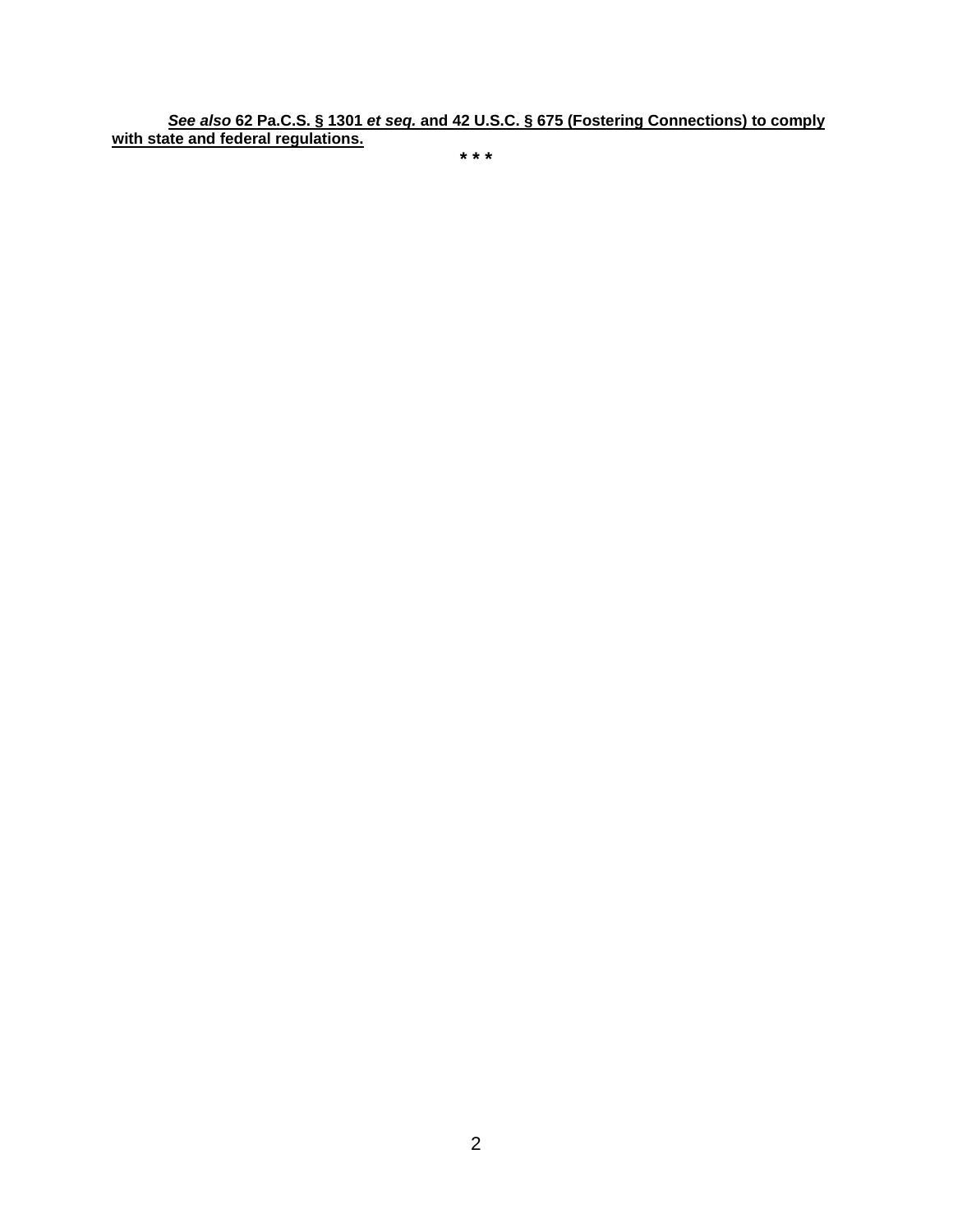# **PART B(1) EDUCATION, [AND] HEALTH, AND WELFARE OF CHILD**

- 1145. Application or Motion for Examination and Treatment of a Child
- 1147. Educational Decision Maker.

# **1149. Family Finding.**

# **RULE 1149. FAMILY FINDING.**

*(This is an entirely new Rule.)*

- A. **Court's inquiry.** The court shall inquire as to the efforts made by the county agency to comply with family finding requirements pursuant to 62 P.S. § 1301 *et seq.*
- B. **Court's determination.** At each hearing, the court shall place findings on the record indicating whether the county agency has reasonably engaged in family finding.
- C. **Discontinued family finding.** Family finding may be discontinued only if, after a hearing, the court has made a specific determination that:
	- 1) continued family finding no longer serves the best interests of the child;
	- 2) continued family finding is a threat to the child's safety; or
	- 3) the child is in a preadoptive placement and the court proceedings to adopt the child have been commenced pursuant to 23 Pa.C.S. Part III (relating to adoption).
- D. **Resuming family finding.** The county agency shall resume family finding when the court determines that resuming family finding:
	- 1) is best suited to the safety, protection and physical, mental and moral welfare of the child; and
	- 2) does not pose a threat to the child's safety.

### **COMMENT**

Pursuant to paragraph (A), efforts by the county agency may include, but are not limited to whether the county agency is or will be: a) searching and finding adult relatives and kin; b) identifying and building positive connections between the child and the child's relatives and kin; c) when appropriate: i) supporting the engagement of relatives and kin in social service planning and delivery of services; and ii) creating a network of extended family support to assist in remedying the concerns that lead the child to be involved with the county agency; d) when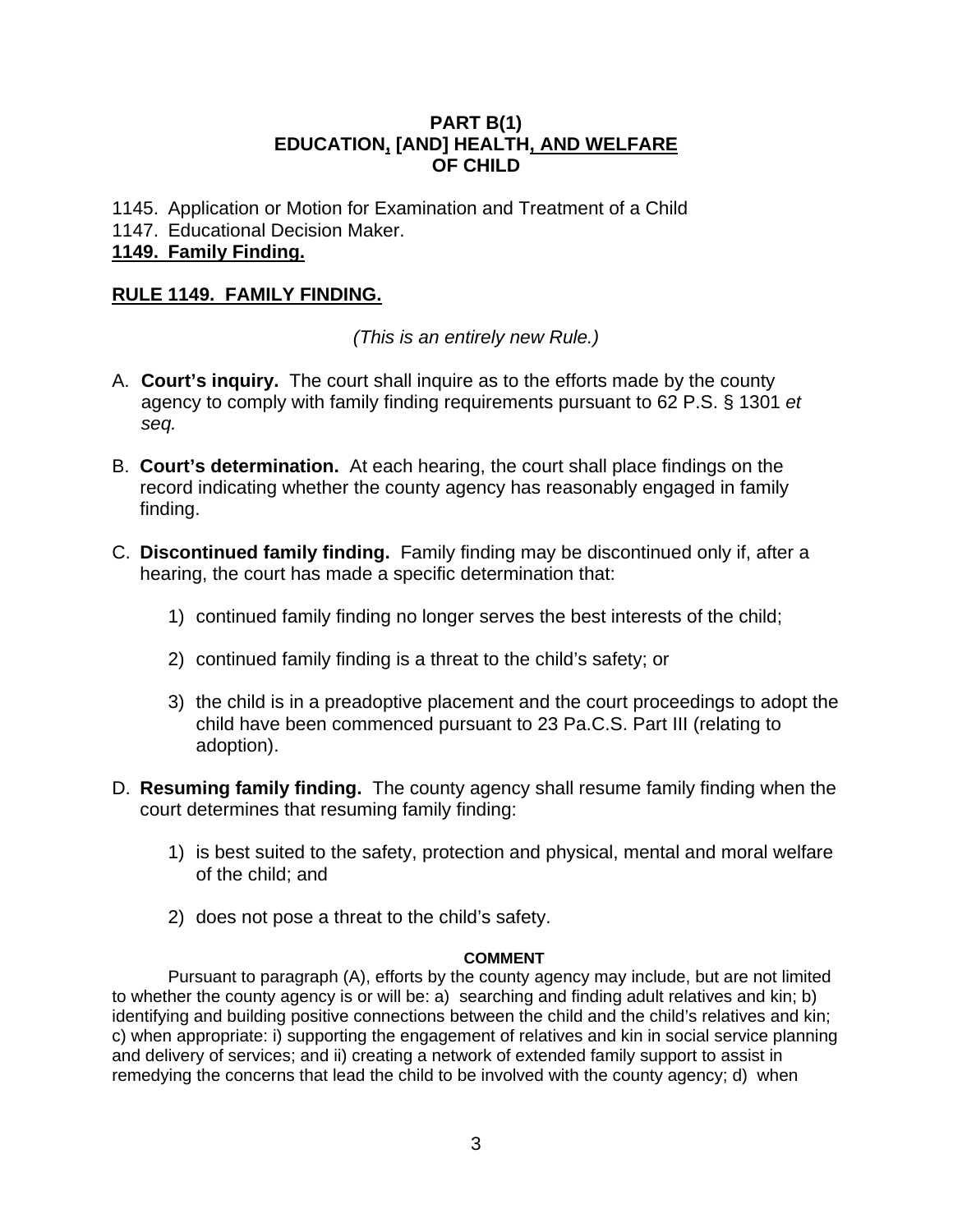possible, maintaining family connections; and e) when in the best interests of the child and when possible, keeping siblings together in care.

The extent to which the county agency is involved in the case when a child is still in the home is dependent on several variables and specific to each case. In some instances, the county agency will be more involved and actively engaged in family finding because the child needs support services or could be removed from the home. The search in these instances is used to find resources to help keep the child in the home by preventing removal, or to find resources if removal becomes necessary.

*See* 62 P.S. § 1301 for legislative intent regarding family finding and promotion of kinship care.

Family finding is required for every child when a child is accepted for services by the county agency. *See* 62 P.S. §1302. It is best practice to find as many kin as possible for each child. These kin may help with care or support for the child. The county agency should ask the guardian, the child, and siblings about relatives or other adults in their life, including key supporters of the child or guardians.

Specific evidence should be provided indicating the steps taken to locate and engage relatives and kin. *See Comment* to Rule 1120 regarding diligent efforts considerations for locating relatives and kin. When considering the method by which relatives and kin have been engaged in service planning and delivery, courts and the parties are encouraged to be creative. Strategies of engagement could include, but are not limited to, inviting relatives and kin to: 1) be involved in a family group decision making conference, family team conferencing, or other family meetings aimed at developing or supporting the family service plan; 2) assist with visitation; 3) to assist with transportation; 4) provide respite or child care services; or 5) provide actual kinship care.

Paragraph (C)(3) is meant to include notice of intent to adopt, petition to adopt, or voluntary relinquishment of parental rights, or consent to adopt.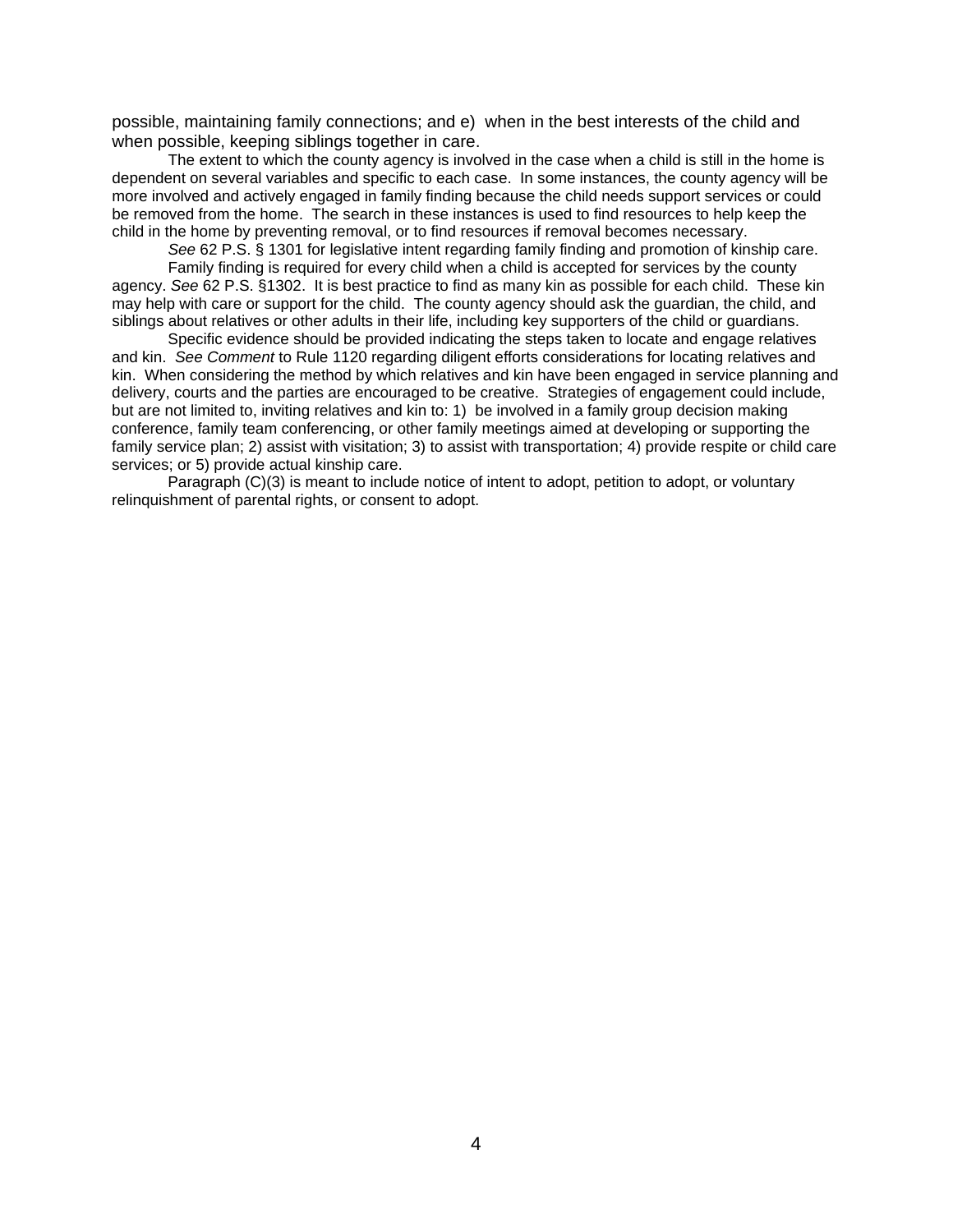### **RULE 1210. ORDER FOR PROTECTIVE CUSTODY**

**\* \* \***

B. **Finding of court.** A child may be taken into protective custody by court order when the court determines that removal of the child is necessary for the welfare and best interests of the child**, including family finding efforts pursuant to Rule 1149**. The order may initially be oral, provided that it is reduced to writing within twenty-four hours or the next court business day.

**\* \* \***

**[E]D**. **Contents of order.** The court order shall include:

**\* \* \***

- 6) a finding whether reasonable efforts were made to prevent placement of the child; **[and]**
- 7) a finding whether the reasons for keeping the child in shelter care and that remaining in the home is contrary to the welfare and best interests of the child**; and**
- **8) findings and orders related to the requirements of Rule 1149 regarding family finding**.
- **[D]E**. **Execution of order**. The court shall specify:

**\* \* \***

#### **COMMENT \* \* \***

The court is to determine whether reasonable efforts**, including services and family finding efforts,** were made to prevent placement or in the case of an emergency placement where services were not offered and could not have prevented the necessity of placement, whether this level of effort was reasonable due to the emergency nature of the situation, safety considerations and circumstances of the family. 42 Pa.C.S. § 6332.

*See also In re Petition to Compel Cooperation with Child Abuse Investigation*, 875 A.2d 365 (Pa. Super. Ct. 2005).

**Pursuant to paragraph (D)(8), the county agency should be looking for family and kin as a placement prevention, as well as, a placement resource for the child to help reduce the potential trauma of removal from the home.** *See* **Rule 1149 regarding family finding requirements.**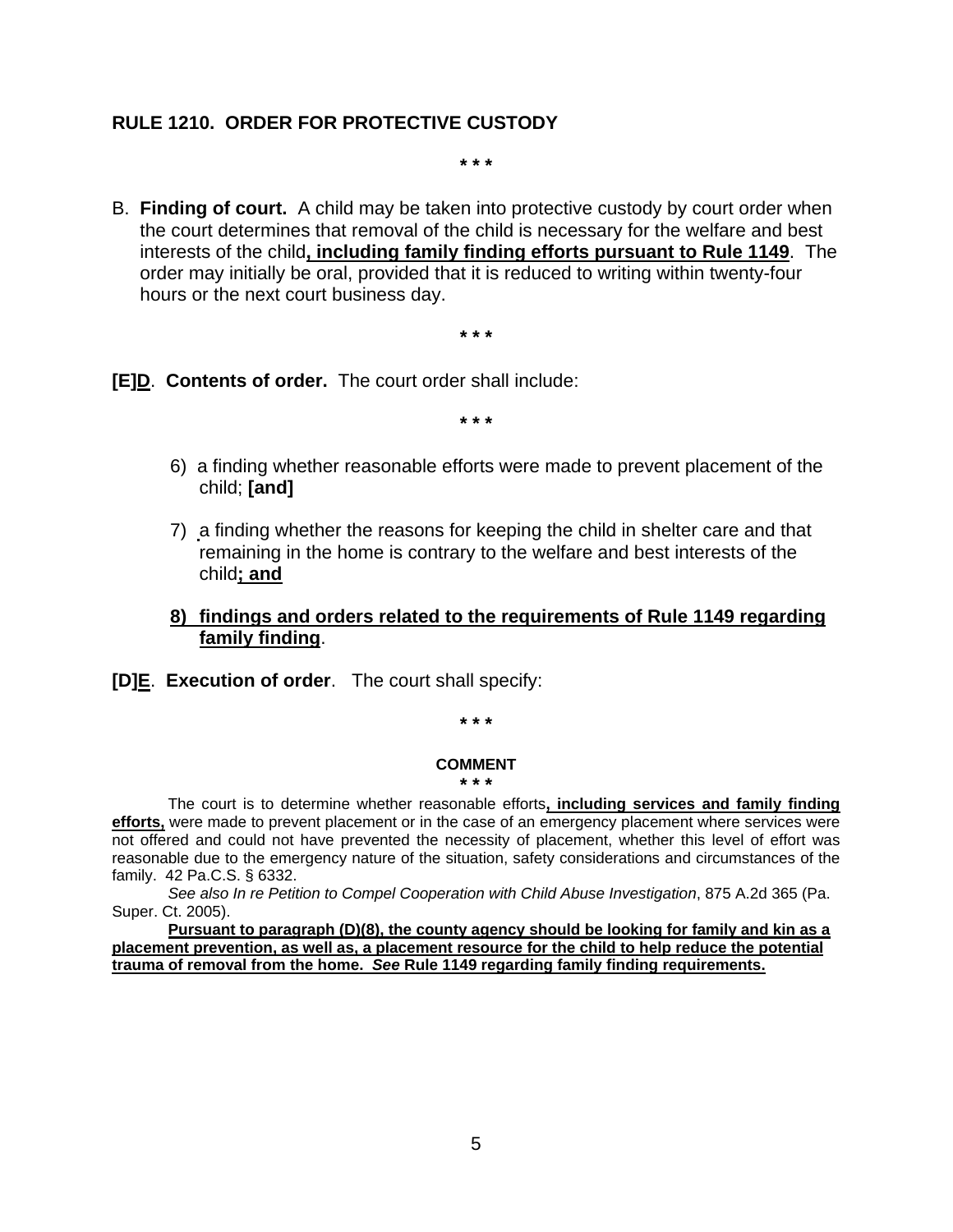# **RULE 1240. SHELTER CARE APPLICATION**

**\* \* \***

### B. **Application contents.** Every shelter care application shall set forth:

**\* \* \***

- 6) a statement detailing:
	- a) the reasonable efforts made to prevent placement**, including family finding efforts**; and
	- b) why there are no less restrictive alternatives available;

**\* \* \***

#### **COMMENT \* \* \***

Pursuant to paragraph (B)(6), the application is to contain a statement detailing the reasonable efforts made to prevent placement and the specific reasons why there are no less restrictive alternatives available. This statement may include information such as: 1) the circumstances of the case; 2) **family finding efforts made by the county agency; 3)** contact with family members or other kin; **[3]4**) the child's educational, health care, and disability needs; and **[4]5**) any need for emergency actions. *See* **Rule 1149 regarding family finding requirements.**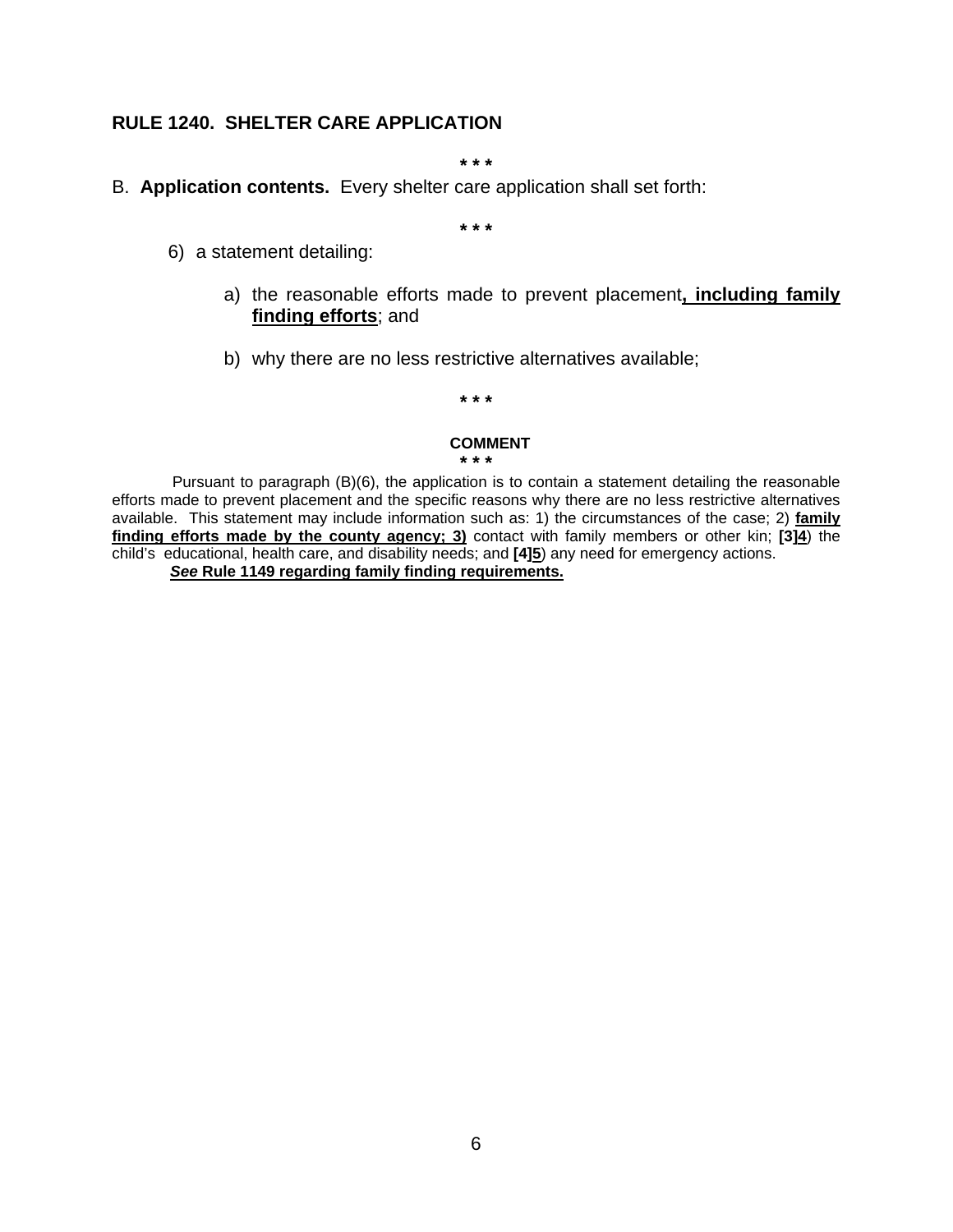# **RULE 1242. GENERAL CONDUCT OF SHELTER CARE HEARING.**

**\* \* \***

C. **Findings.** The court shall determine whether:

**\* \* \***

- 3) **the county agency has reasonably engaged in family finding;**
- **4)** a person, other than the county agency, submitting a shelter care application, is a party to the proceedings; and
- **[4]5**) there are any special needs of the child that have been identified and that the court deems necessary to address while the child is in shelter care.

**\* \* \***

- E. **Court order**. At the conclusion of the shelter care hearing, the court shall enter a written order setting forth:
	- 1) its findings pursuant to paragraph (C);
	- 2) any conditions placed upon any party;
	- 3) **any orders regarding family finding pursuant to Rule 1149;**
	- **4)** any orders for placement or temporary care of the child;
	- **[4]5**) any findings or orders necessary to ensure the stability and appropriateness of the child's education, and when appropriate, the court shall appoint an educational decision maker pursuant to Rule 1147;
	- **[5]6**) any findings or orders necessary to identify, monitor, and address the child's needs concerning health care and disability, if any, and if parental consent cannot be obtained, authorize evaluations and treatment needed; and
	- **[6]7**) any orders of visitation.

### **COMMENT**

**\* \* \* Pursuant to paragraph (C)(2)(b)& (c), when making its determination for reasonable efforts made by the county agency, the court is to consider the extent to which the county agency has fulfilled its obligation pursuant to Rule 1149 regarding family finding.** *See also* **Rule 1330(B)(6) and** *Comment* **to Rules 1330, 1409, 1515, 1608, and 1609 for reasonable efforts determinations.**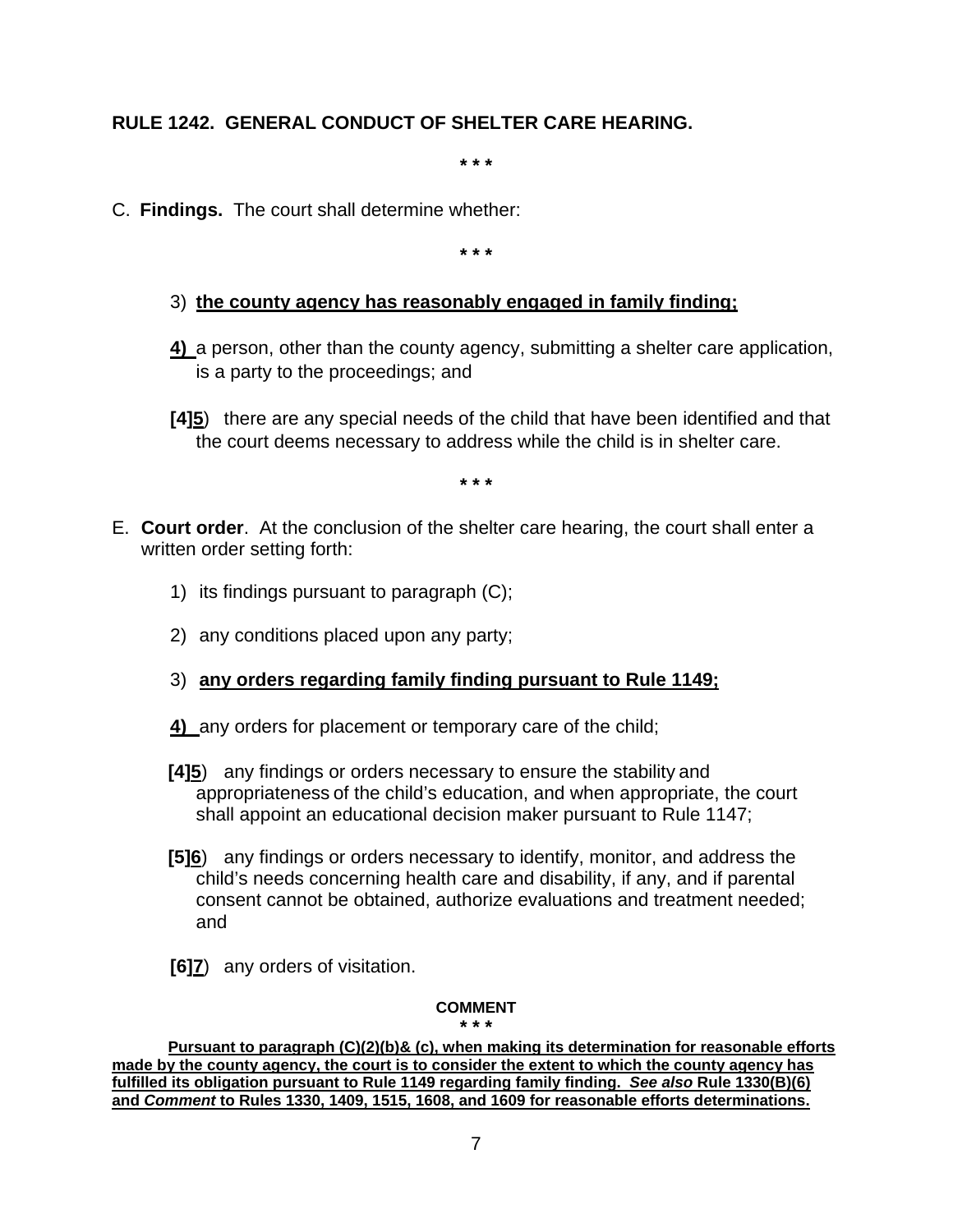**Pursuant to paragraph (C)(3), the court is to make a determination whether the county agency has engaged or is to engage in family finding in the case. The county agency will be required to report its diligent family finding efforts at subsequent hearings.** *See* **Rule 1149 for requirements of family finding.** *See also* **Rules 1408(2), 1512(D)(1)(h), 1514(A)(4), and 1608(D)(1)(h) and their** *Comment* **for court's findings as to the county agency's satisfaction of the family finding requirements and Rules 1409(C) and 1609(D) and** *Comment* **to Rules 1408, 1409, 1512, 1514, 1515, 1608, and 1609 on court's orders.** 

Pursuant to paragraph (C)(**[3]4**), the court is to determine whether or not a person is a proper party to the proceedings. Regardless of the court's findings on the party status, the court is to determine if the application is supported by sufficient evidence.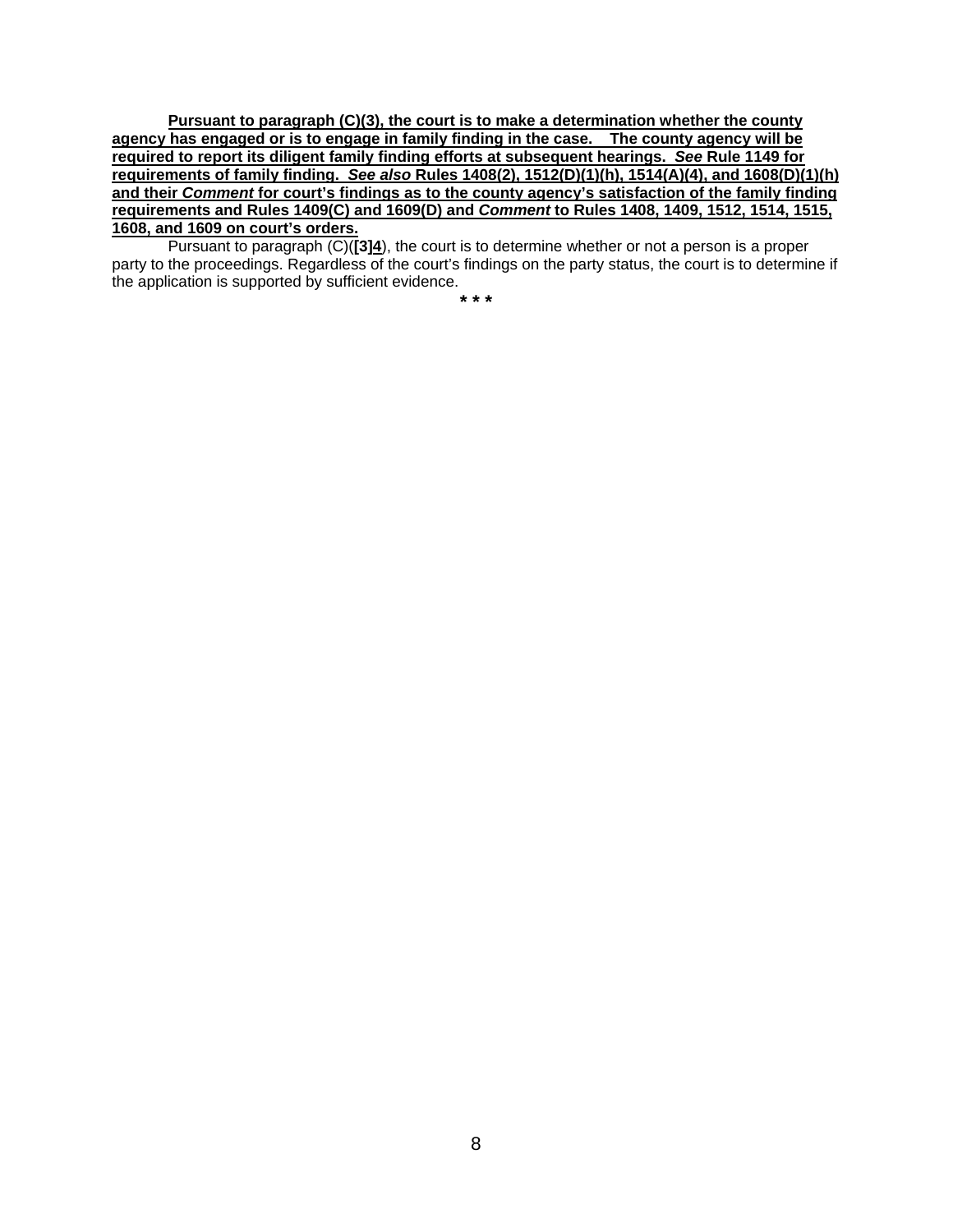# **RULE 1330. PETITION: FILING, CONTENTS, FUNCTION, AGGRAVATED CIRCUMSTANCES**

**\* \* \***

B. **Petition contents.** Every petition shall set forth plainly:

**\* \* \***

- 6) **a statement detailing family finding efforts and, if the county agency is seeking placement:**
	- **a) the reasonable efforts made to prevent placement, including family finding efforts; and**
	- **b) why there are no less restrictive alternatives available;**
- **7)** a concise statement of facts in support of the allegations for which the petition has been filed;
	- a) facts for each allegation shall be set forth separately;
	- b) the relevant statute or code section shall be set forth specifically for each allegation;
- **[7]8**) a verification by the petitioner that the facts set forth in the petition are true and correct to the petitioner's personal knowledge, information, or belief, and that any false statements are subject to the penalties of the Crimes Code, 18 Pa.C.S. § 4904, relating to unsworn falsification to authorities;
- **[8]9**) the signature of the petitioner and the date of the execution of the petition; and
- **[9]10**) the whereabouts of the child unless disclosure is prohibited by court order and if taken into custody, the date and time thereof.

**\* \* \***

### **COMMENT**

**\* \* \***

**Pursuant to paragraph (B)(6), when the county agency is seeking placement, the petition is to include the reasonable efforts made to prevent placement, including efforts for family finding, and why there are no less restrictive alternatives available.** *See* **Rule 1149 for family finding requirements.** *See also* **Rule 1242(C)(2)(b)&(c) and** *Comment* **to Rules 1242, 1409, 1515, 1608, and 1609 for reasonable efforts determinations.**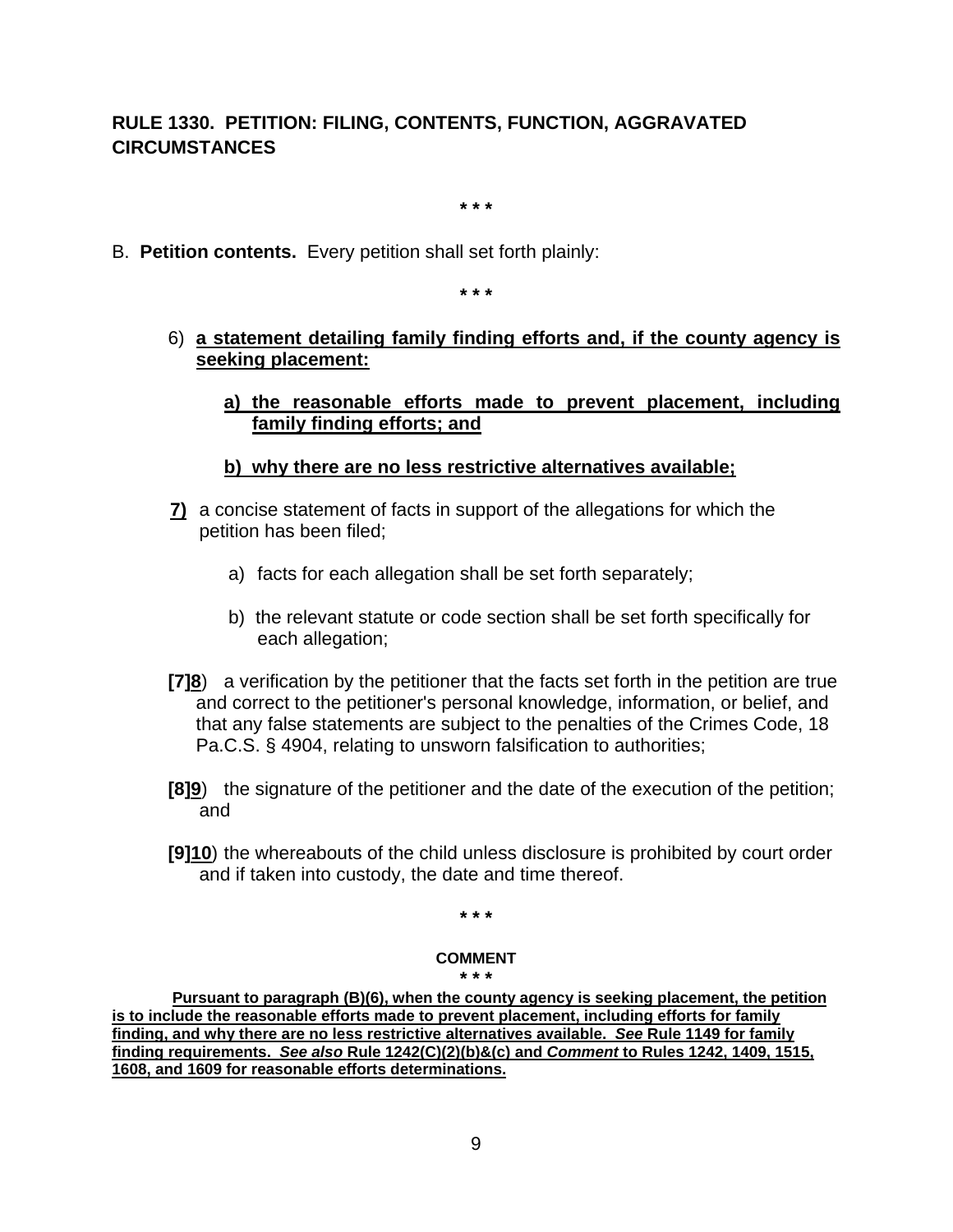### **If a petition is filed after the county agency has discontinued family finding for non-court cases, the county agency is to aver reasons for the discontinuance in the petition.** *See* **62 P.S. § 1302.2(a).**

A motion for finding of aggravated circumstances may be brought in a dependency petition. *See* Rule 1701(A). If aggravated circumstances are determined to exist after the filing of a petition, a written motion is to be filed pursuant to Rules 1701 and 1344.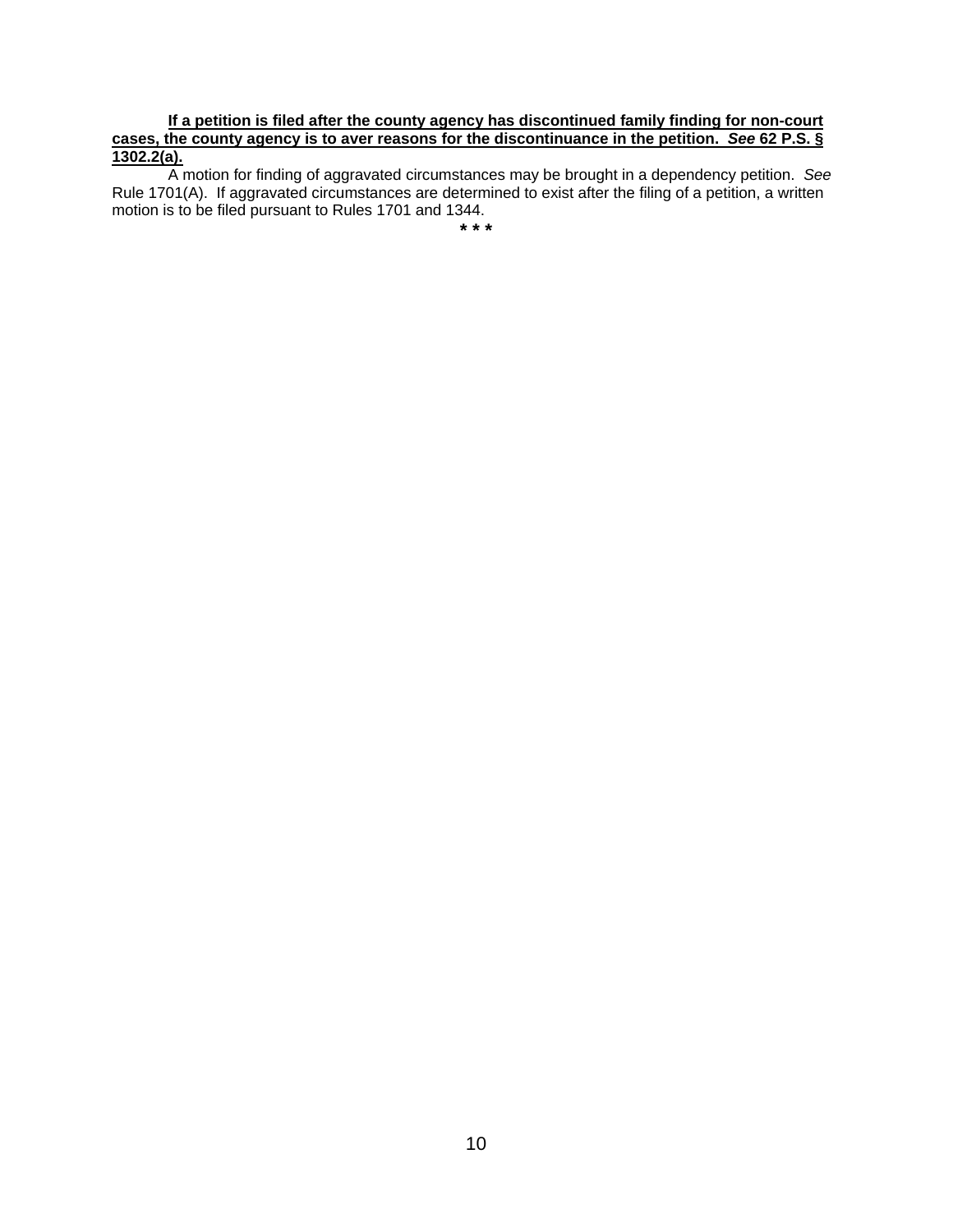# **RULE 1408. FINDINGS ON PETITION**

**The court shall enter findings, within seven days of [After]** hearing the evidence on the petition or accepting stipulated facts by the parties**[but no later than seven days, the court shall enter a finding]:**

**1)** by specifying which, if any, allegations in the petition were proved by clear and convincing evidence**; and**

# **2) when appropriate, its findings as to whether the county agency has reasonably engaged in family finding as required pursuant to Rule 1149.**

#### **\* \* \***

### **COMMENT**

The court is to specify which allegations in the petition are the bases for the finding of dependency.

**Pursuant to paragraph (2), the court is to make a determination whether the county agency has reasonably engaged in family finding in the case. The county agency will be required to report its diligent family finding efforts at subsequent hearings.** *See* **Rule 1149 for requirements of family finding.** *See also* **Rules 1242(E)(3), 1512(D)(1)(h), 1514(A)(4), and 1608(D)(1)(h) and their**  *Comment* **for court's findings as to the county agency's satisfaction of the family finding requirements and Rules 1242(E)(3), 1409(C), and 1609(D) and** *Comment* **to Rules 1242, 1409, 1512, 1514, 1515, 1608, and 1609 on court's orders.**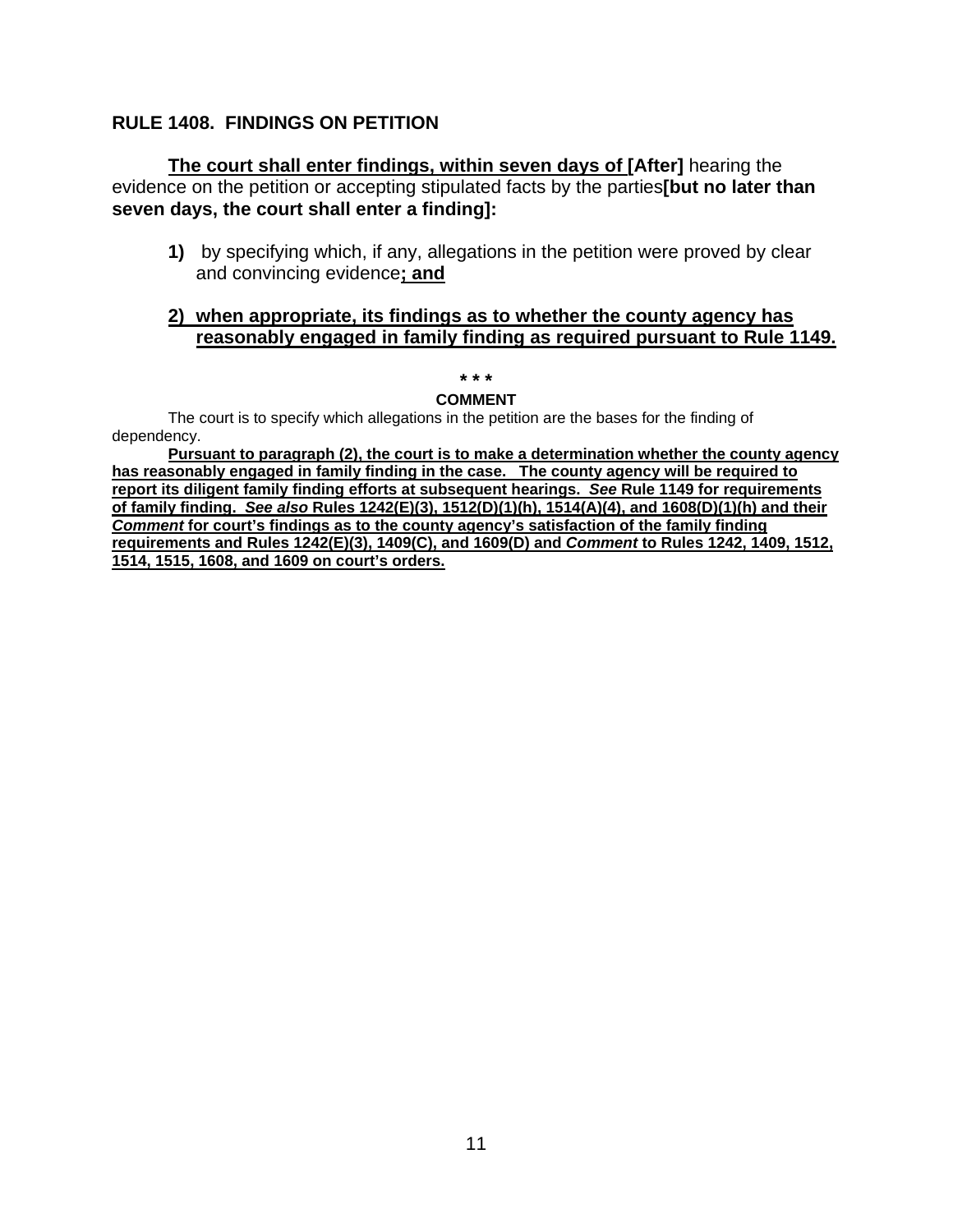# **RULE 1409. ADJUDICATION OF DEPENDENCY & COURT ORDER**

**\* \* \***

C. **Court order**. The court shall include the following in its court order:

**\* \* \***

3) Any orders as to any aids in disposition that may assist in the preparation of the dispositional hearing**, including orders regarding family finding**.

#### **COMMENT**

**\* \* \***

*See also* 42 Pa.C.S. §§ 6341 & 6302.

**Pursuant to paragraph (C)(3), when making its determination for reasonable efforts made by the county agency, the court is to consider the extent to which the county agency has fulfilled its obligation pursuant to Rule 1149 regarding family finding.** *See also* **Rules 1242(C)(2)(b)&(c) and 1330(B)(6) and** *Comment* **to Rules 1242, 1330, 1515, 1608, and 1609 for reasonable efforts determinations.**

**If the requirements of Rule 1149 regarding family finding have not been met, the court is to make necessary orders to ensure compliance by enforcing this legislative mandate.** *See* **62 P.S. 1301** *et seq. See also* **Rules 1242(E)(3) and 1609(D) and** *Comment* **to Rules 1242, 1408, 1512, 1514, 1515, 1608, and 1609.**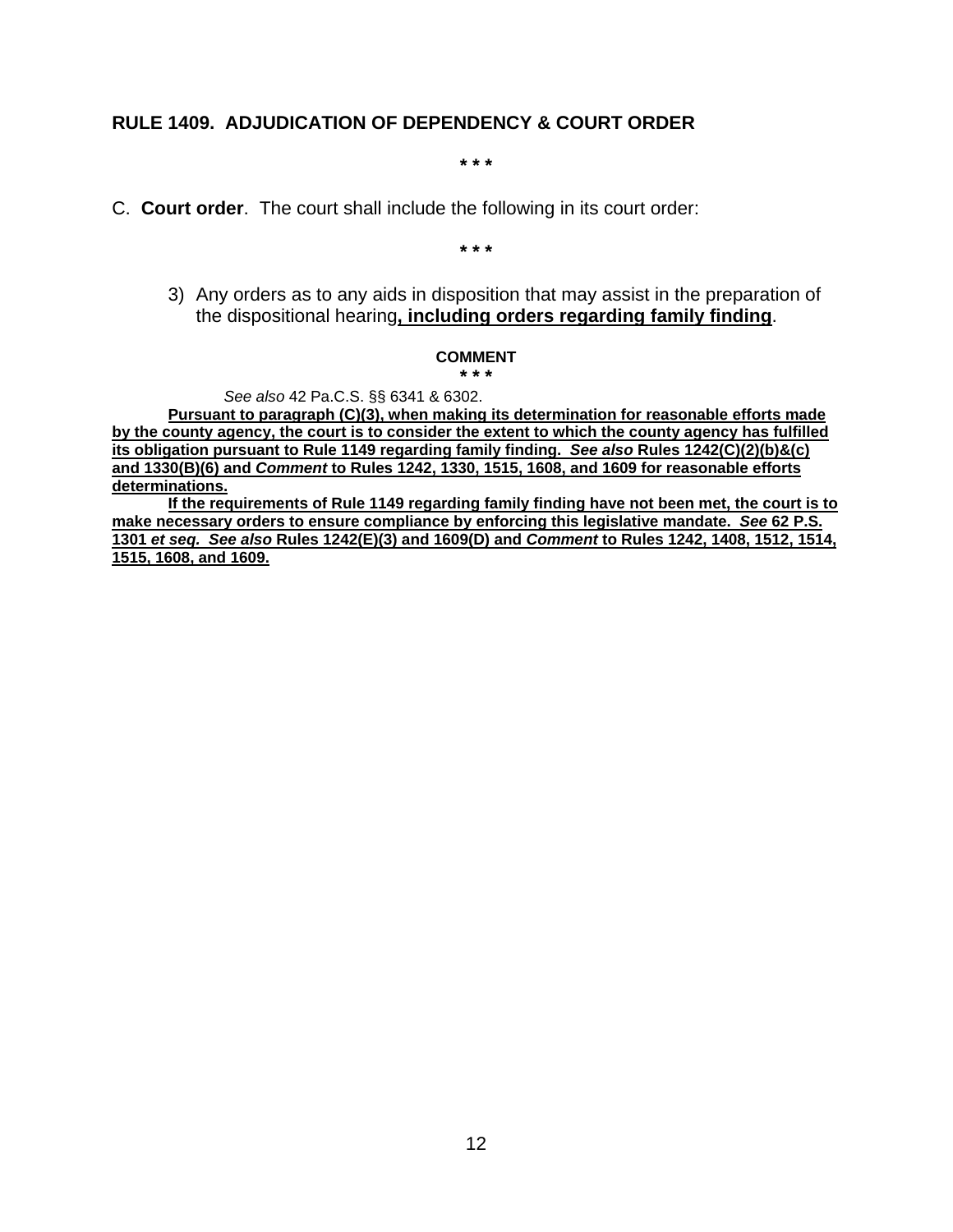# **RULE 1512. DISPOSITIONAL HEARING**

**\* \* \***

C. **Duties of the court.** The court shall determine on the record **[that] whether** the parties have been advised of the following:

**\* \* \***

- D. **Court's findings.** The court shall enter its findings and conclusions of law into the record and enter an order pursuant to Rule 1515.
	- 1) On the record in open court, the court shall state:

- h) **whether the county agency has reasonably satisfied the requirement of Rule 1149 regarding family finding, and if not, the findings and conclusions of the court on why the requirements have not been met by the county agency;**
- **i)** any findings necessary to ensure the stability and appropriateness of the child's education, and when appropriate, the court shall appoint an educational decision maker pursuant to Rule 1147;
- **[i]j**) any findings necessary to identify, monitor, and address the child's needs concerning health care and disability, if any, and if parental consent cannot be obtained, authorize evaluations and treatment needed; and
- **[j]k**) a visitation schedule, including any limitations.
- 2) The court shall state on the record in open court or enter into the record through the dispositional order, **[a]** finding**s pursuant to Rule 1514**, if the child is placed**[, that;**
	- **a) remaining in the home would be contrary to the welfare, safety, or health of the child;**
	- **b) reasonable efforts, were made by the county agency to prevent the child's placement;**
	- **c) the child's placement is the least restrictive placement that meets the needs of the child, supported by reasons why there are no less restrictive alternatives available;**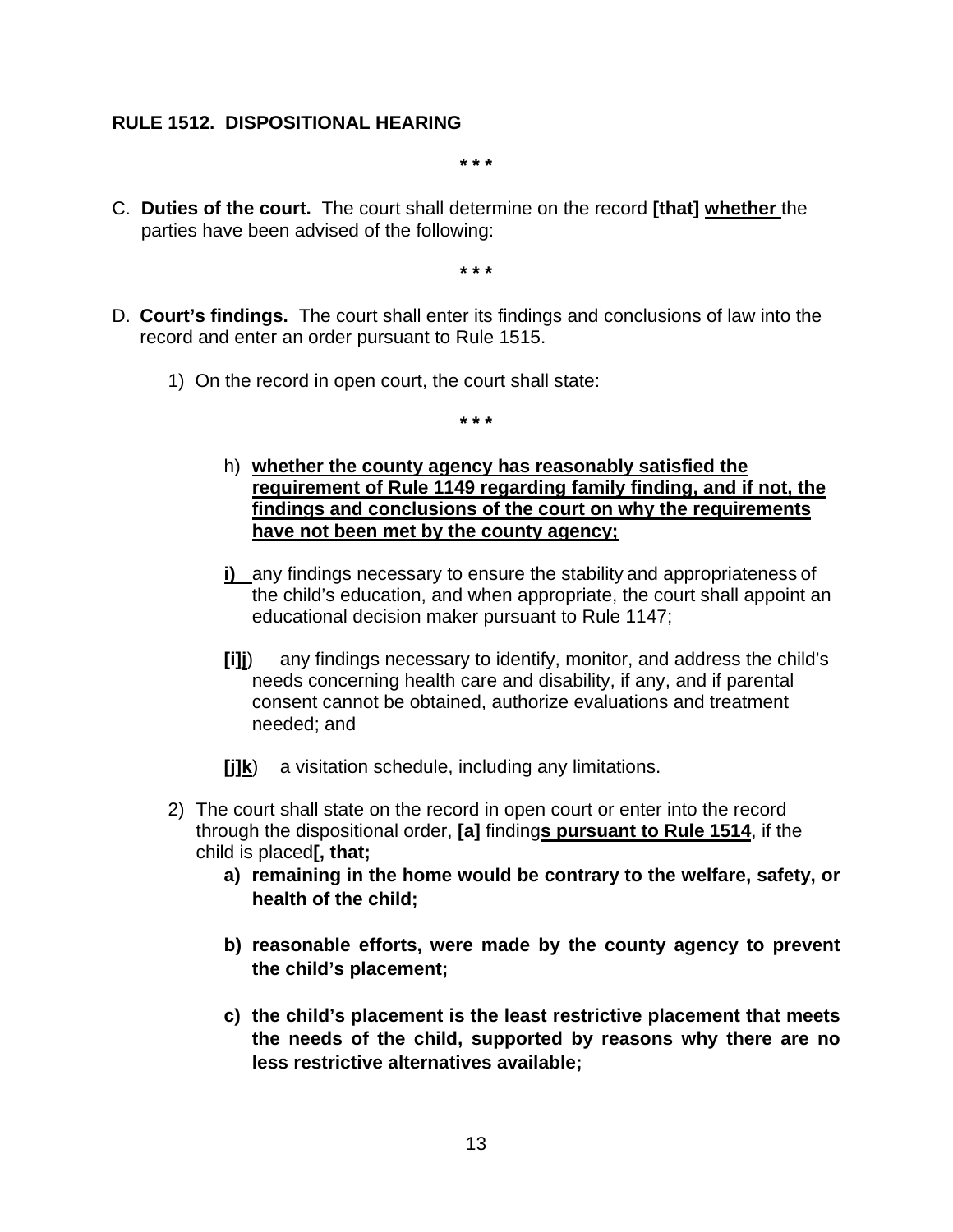**d) if preventive services were not offered due to the necessity of an emergency placement, that such lack of services was reasonable under the circumstances]**.

#### **COMMENT \* \* \***

**Pursuant to paragraph (D)(1)(h), the court is to determine whether the county agency has reasonably satisfied the requirements of Rule 1149 regarding family finding. If the county agency has failed to meet the diligent family finding efforts requirements of Rule 1149, the court may utilize its powers to enforce this legislative mandate.** *See* **62 P.S. 1301** *et seq. See also* **Rules 1242(E)(3) and 1609(D) and** *Comment* **to Rules 1242, 1408, 1409, 1514, 1515, 1608, and 1609.** 

Pursuant to paragraph (D)(1)(**[h]i**), the court is to address the child's educational stability, including the right to an educational decision maker, 42 Pa.C.S. § 6301, 20 U.S.C. § 1439(a)(5), and 34 C.F.R. § 300.519. **\* \* \***

Pursuant to paragraph (D)(1)(**[i]j)**, the court is to address the child's needs concerning health care and disability. **\* \* \***

Pursuant to paragraph (D)(1)(**[j]k**), the court is to include siblings in its visitation schedule.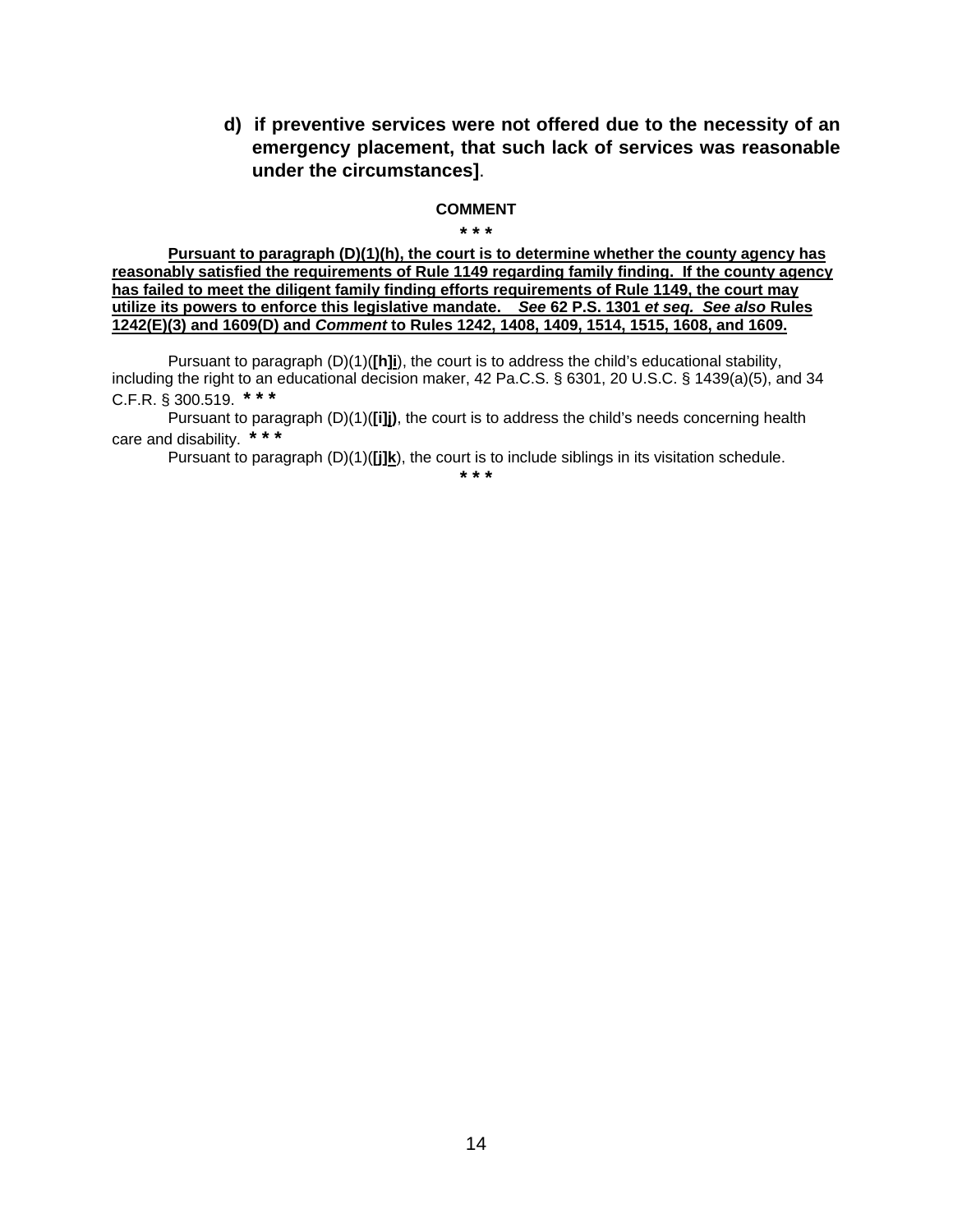# **RULE 1514. DISPOSITIONAL FINDING BEFORE REMOVAL FROM HOME**

- A. **Required findings.** Prior to entering a dispositional order removing a child from the home, the court shall state on the record in open court the following specific findings:
	- 1) Continuation of the child in the home would be contrary to the welfare, safety, or health of the child;
	- 2) The child's placement is the least restrictive placement that meets the needs of the child, supported by reasons why there is no less restrictive alternative available; **[and]**
	- 3) **If the child has a sibling who is subject to removal from the home, whether reasonable efforts were made prior to the placement of child to place the siblings together or whether such joint placement is contrary to the safety or well-being of the child or sibling;**
	- **4) the county agency has reasonably satisfied the requirements of Rule 1149 regarding family finding; and**
	- **5)** One of the following:
		- a) Reasonable efforts were made prior to the placement of the child to prevent or eliminate the need for removal of the child from the home, if the child has remained in the home pending such disposition; or
		- b) If preventive services were not offered due to the necessity for emergency placement, whether such lack of services was reasonable under the circumstances; or
		- c) If the court previously determined that reasonable efforts were not made to prevent the initial removal of the child from the home, whether reasonable efforts are under way to make it possible for the child to return home.

### **\* \* \***

### **COMMENT**

*See* 42 Pa.C.S. § 6351(b).

**Pursuant to paragraph (A)(4), the court is to determine whether the county agency has reasonably satisfied the requirements of Rule 1149 regarding family finding. If the county agency has failed to meet the diligent family finding efforts requirements of Rule 1149, the court may utilize its powers to enforce this legislative mandate.** *See* **62 P.S. 1301** *et seq. See also* **Rules 1242(E)(3) and 1609(D) and** *Comment* **to Rules 1242, 1408, 1409, 1512, 1515, 1608, and 1609.**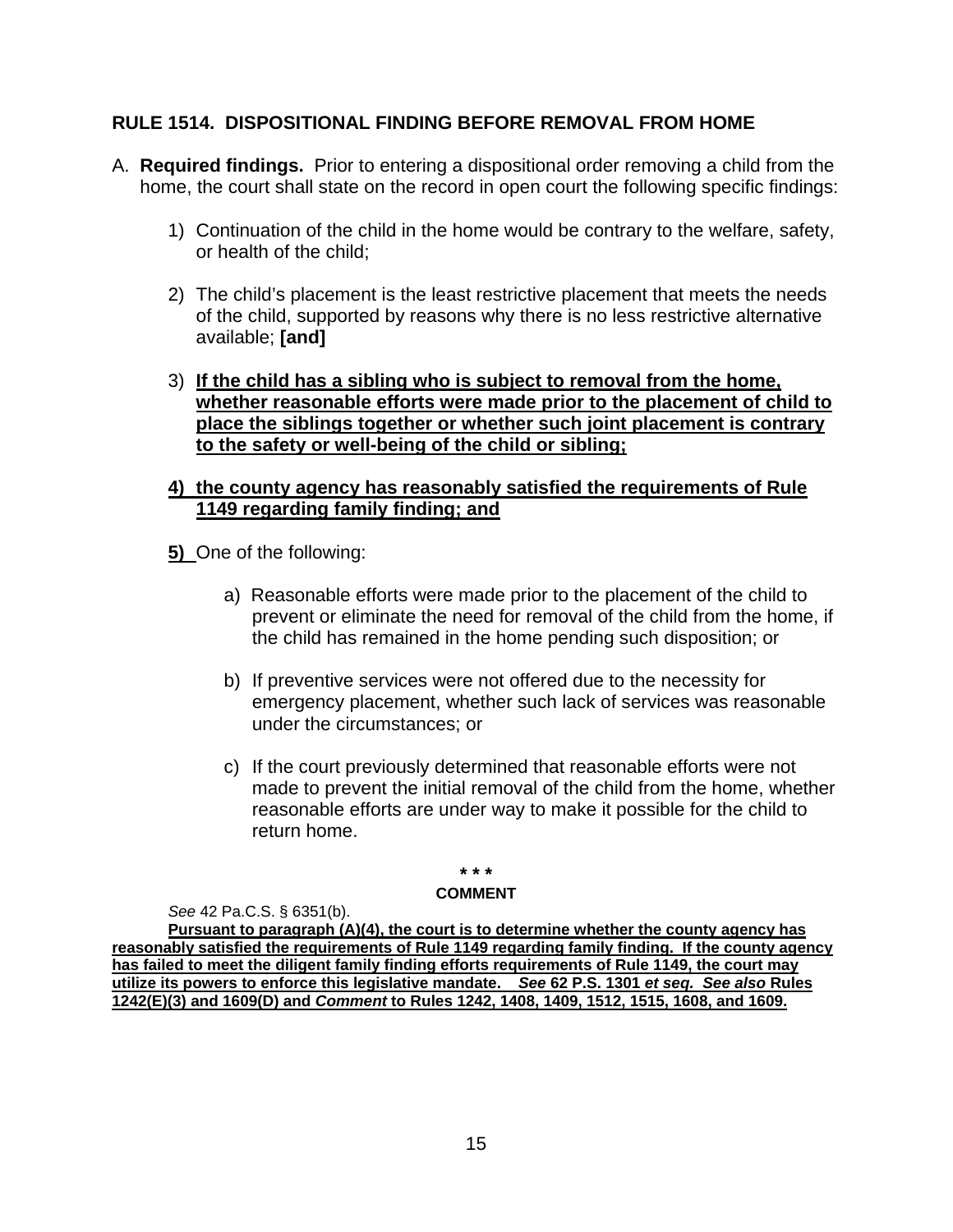### **RULE 1515. DISPOSITIONAL ORDER**

**\* \* \***

### **COMMENT**

**\* \* \***

**When making its determination for reasonable efforts made by the county agency, the court is to consider the extent to which the county agency has fulfilled its obligation pursuant to Rule 1149 regarding family finding.** *See also* **Rules 1242(C)(2)(b)&(c) and 1330(B)(6) and** *Comment*  **to Rules 1242, 1330, 1409. 1608, and 1609 for reasonable efforts determinations.**

**If the requirements of Rule 1149 regarding family finding have not been met, the court is to make necessary orders to ensure compliance by enforcing this legislative mandate.** *See* **62 P.S. 1301** *et seq. See also* **Rules 1242(E)(3) and 1609(D) and** *Comment* **to Rules 1242, 1408, 1409, 1512, 1514, 1608, and 1609.** 45 C.F.R § 1356.21 provides a specific foster care provider may not be placed in a court order to be in compliance with and receive funding through the Federal Financial Participation. Dispositional orders should comport in substantial form and content to the **model orders** 

**[Juvenile Court Judges' Commission model orders]**to receive funding under the federal Adoption and Safe Families Act (ASFA) of 1997 (P.L. 105-89). The model forms are also in compliance with Title IV-B and Title IV-E of the Social Security Act. For model orders, see [**http://www.jcjc.state.pa.us or http://www.dpw.state.pa.us or request a copy on diskette directly from the Juvenile Court Judges' Commission, Room 401, Finance Building, Harrisburg, PA 17120.] http://www.pacourts.us/forms/dependency-forms.** 

*See In re Tameka M.*, 525 Pa. 348, 580 A.2d 750 (1990).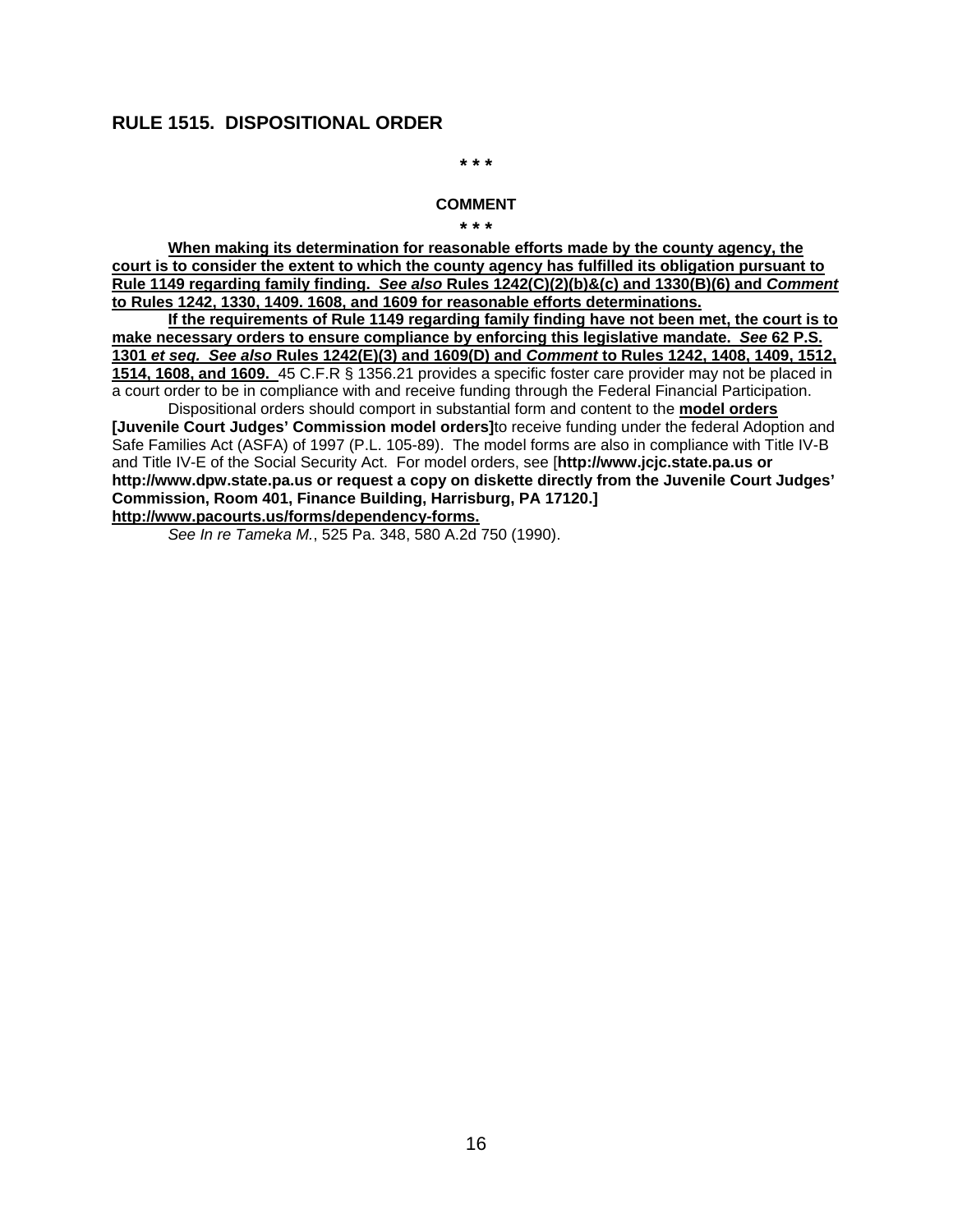# **RULE 1608. PERMANENCY HEARING**

**\* \* \***

### D. **Court's findings.**

1) **Findings at all six-month hearings.**

**\* \* \***

- h) **whether the county agency has satisfied the requirements of Rule 1149 regarding family finding, and if not, the findings and conclusions of the court on why the requirements have not been met by the county agency;**
- **i)** whether the child is safe;
- **[i]j)** if the child has been placed outside the Commonwealth, whether the placement continues to be best suited to the safety, protection, and physical, mental, and moral welfare of the child;
- **[j]k**) the services needed to assist a child who is sixteen years of age or older to make the transition to independent living, including:

**\* \* \***

- **[k]l**) any educational, health care, and disability needs of the child and the plan to ensure those needs are met**;**
- **m) if a sibling of a child has been removed from the home and is in a different setting than the child, whether reasonable efforts have been made to place the child and sibling of the child together or whether such joint placement is contrary to the safety or wellbeing of the child or sibling; and**
- **n) if the child has a sibling, whether visitation of the child with that sibling is occurring no less than twice a month, unless a finding is made that visitation is contrary to the safety or well-being of the child or sibling.**

**\* \* \***

**F**. **Family Service Plan or Permanency Plan.**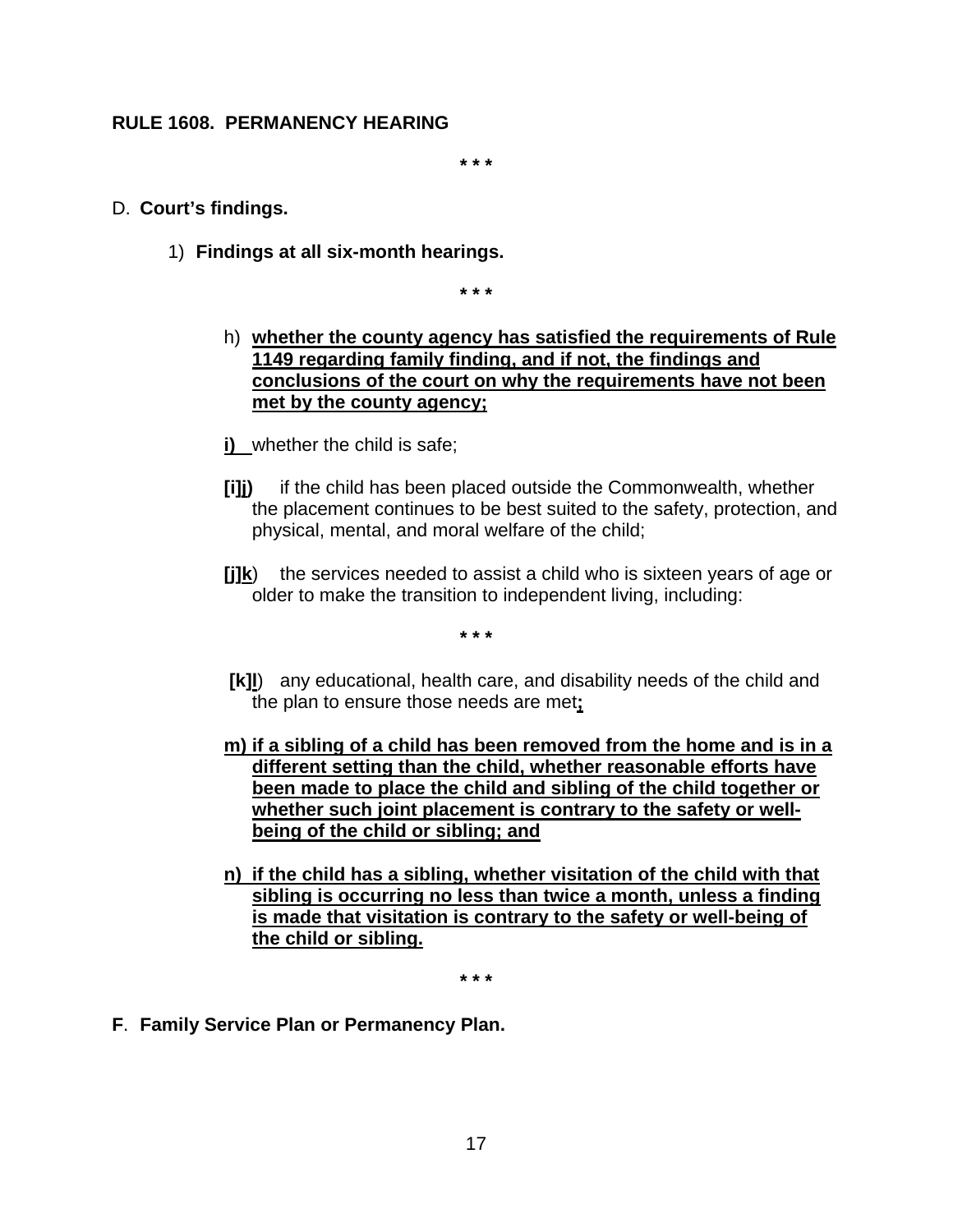- 1) The county agency shall review the family service plan or permanency plan at least every six months**, including all family finding efforts pursuant to Rule 1149**.
- **2) The family service plan or permanency plan shall identify which relatives and kin were included in its development and the method of that inclusion.**
- **3)** If the plan is modified, the county agency shall follow the filing and service requirements pursuant to Rule 1345.
- **4)** The parties and when requested, the court, shall be provided with the modified plan at least fifteen days prior to the permanency hearing.

# **COMMENT**

**\* \* \***

**Pursuant to paragraph (D)(1)(h), the court is to determine whether the county agency has reasonably satisfied the requirements of Rule 1149 regarding family finding, including the location and engagement of relatives and kin at least every six months, prior to each permanency hearing. If the county agency has failed to meet the diligent family finding efforts requirements of Rule 1149, the court may utilize its powers to enforce this legislative mandate.** *See* **62 P.S. 1301** *et seq. See also* **Rules 1242(E)(3), 1409(C), and 1609(D) and** *Comment* **to Rules 1242, 1408, 1409, 1512, 1514, 1515, and 1609.** 

**When making its determination for reasonable efforts made by the county agency, the court is to consider family finding.** *See also* **Rules 1242(C)(2)(b)&(C) and 1330(B)(6) and** *Comment*  **to Rules 1242, 1330, 1409, 1515, and 1609 for reasonable efforts determinations.**

Pursuant to paragraph (D)(2),